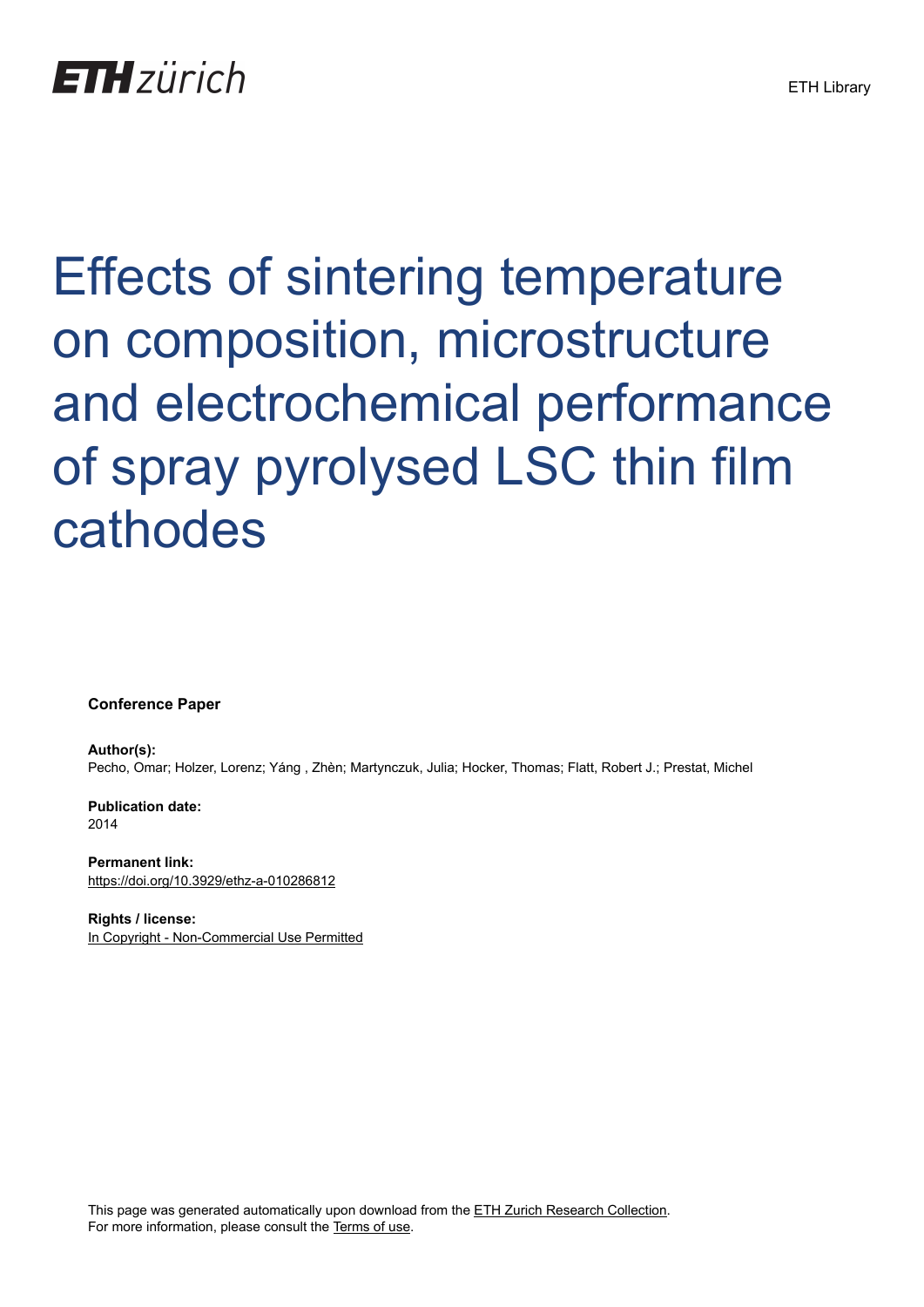A1104

# **Effects of sintering temperature on composition, microstructure and electrochemical performance of spray pyrolysed LSC thin film cathodes**

**Omar Pecho1,2 Lorenz Holzer<sup>1</sup> , Zhèn Yáng<sup>2</sup> , Julia Martynczuk<sup>2</sup> , Thomas Hocker<sup>1</sup> , Robert J. Flatt<sup>3</sup> and Michel Prestat1,2**

(1) Institute of Computational Physics, Zurich University of Applied Sciences (ZHAW), Wildbachstrasse 21, 8401 Winterthur, Switzerland.

(2) Nonmetallic Inorganic Materials, ETH Zurich, 8093 Zurich, Switzerland.

(3) Institute for Building Materials, ETH Zurich, 8093 Zurich, Switzerland.

Tel.: +41-58- 934-7790

pech@zhaw.ch

## **Abstract**

Thin nanoporous LSC (La<sub>0.6</sub>Sr<sub>0.4</sub>CoO<sub>3-δ</sub>) cathodes are deposited by spray pyrolysis onto gadolinium-doped ceria (GDC) electrolyte substrates, followed by sintering at 600°C, 800°C, and 1000°C. The investigation includes quantitative microstructure analysis, electrochemical characterization and application of Adler-Lane-Steele (ALS) model in order to extract intrinsic material properties and to explain the effects of variation in sintering temperature. A secondary gray phase (SGP) is detected, which consists of Sr and O and has a contrast in backscatter imaging intermediate between the pores and the LSC. SGP fills 66% of the mesopores in LSC sintered at 600 °C. With increasing sintering temperature the amount of SGP decreases until it disappears at 1000 °C. In this investigation we intend to understand the effect of SGP formation. For this purpose the influence of microstructural changes (i.e. active surface area) and variation of intrinsic material properties (exchange flux density) associated with SGP formation need to be quantified.

The area specific resistance (ASR) of symmetrical LSC/GDC/LSC cells is measured between 400 and 600°C by impedance spectroscopy. ASR values as low as 0.13  $Ω$ •cm<sup>2</sup> are obtained for samples sintered at 600°C, and 80 times higher for samples sintered at 1000 °C. These results indicate that the SGP is not blocking gas diffusion of  $O<sub>2</sub>$  in the pores and therefore surface oxygen reduction reaction may take place over the entire LSC surface. Hence at low sintering temperatures a high specific surface area is obtained and the results indicate that formation of SGP does not bring a negative effect neither on the oxygen transport in 1-μm thin electrodes, nor on the oxygen reduction kinetics of LSC. An inverse correlation between the measured ASR values and the LSC-surface is obtained. The exchange neutral flux density,  $r_0$ , is calculated using the ALS model, which results in  $r_0$ -values in the range between 10<sup>-8</sup> (600°C) and 10<sup>-9</sup> mol/cm<sup>2</sup>/s (1000°C). Considering the formation of a secondary SrO-phase in a mass-balance for the entire sample also leads to the conclusion that there must be an increase of A-site deficiency and oxygen vacancies in LSC. In summary, it can be concluded that the variation of the ASR between LSC sintered at 600°C and 1000 °C is more strongly related to the difference in intrinsic material property, (*r<sup>0</sup>* varies by a factor of 40) than the difference in surface area, (*a* varies by a factor of 2). For a controlled optimization of cathode performance it is necessary to consider all these different aspects (non-stoichiometric compositions, microstructure, secondary phase formation, intrinsic properties, sintering temperature).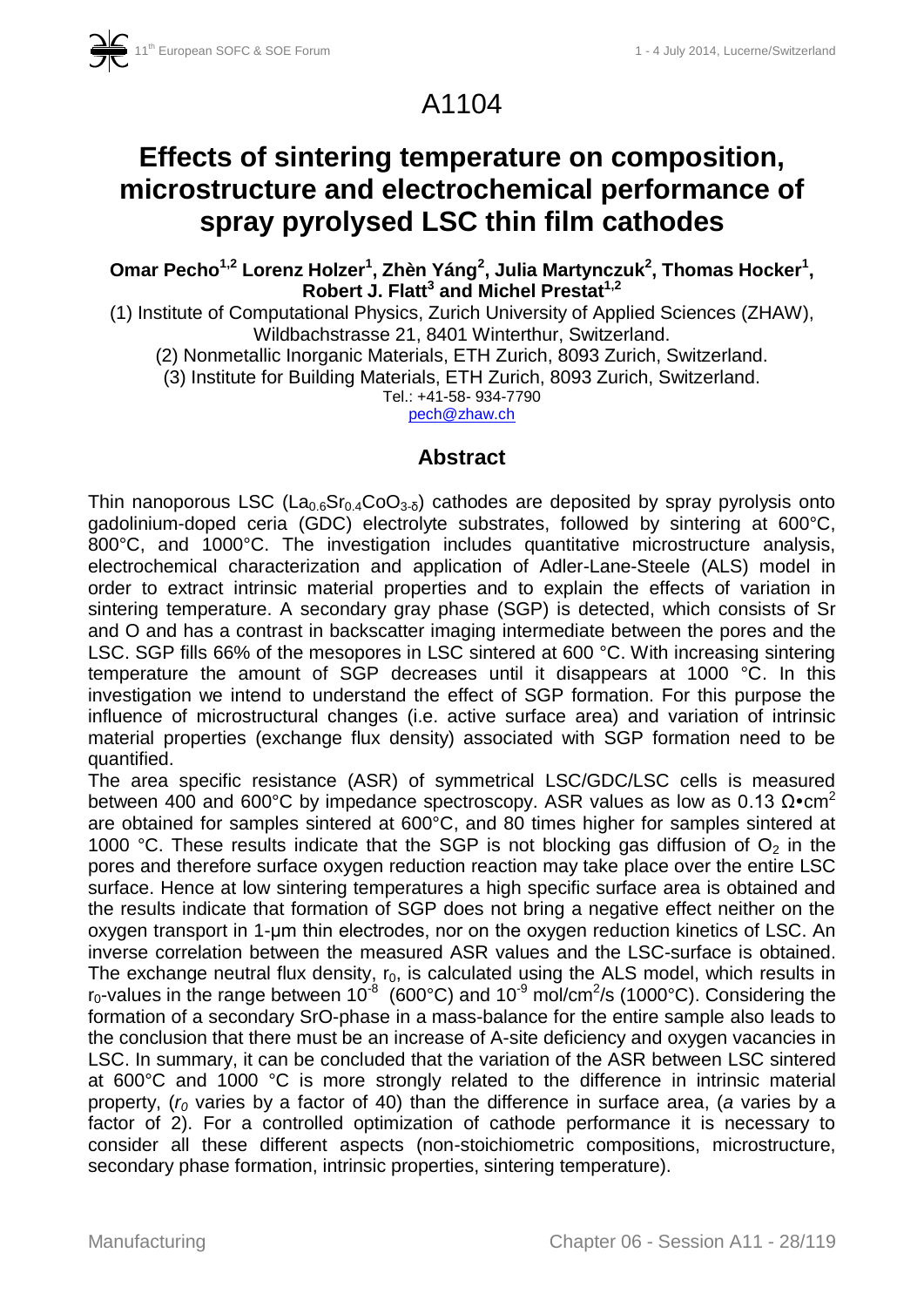

# **Introduction**

Over the last several years, the development of solid oxide fuel cells (SOFC) progresses towards lower operating temperature, which encompasses both conventional and miniaturized SOFC applications [1-8]. Lowering the operating temperature has the benefits of slower rate of SOFC components degradation and reduced start-up time. Consequently, electrodes must be optimized to meet these demands. Microstructure must be designed to increase the number electrochemically active sites. Materials that exhibit high activity towards oxygen reduction are also desired especially at relatively low operating temperatures.

The electrochemical performance of cathodes is affected by two coupled phenomena: transport of mobile species (gas, ions and electrons) and oxygen reduction reaction at the surface. The overall kinetics of oxygen reduction is generally described as being limited by surface exchange at the electrode/air interface. Electrode activity can therefore be enhanced by using electrodes with mixed ionic-electronic conducting (MIEC) properties such as LSC [1,2,9-11], which can extend the reaction from the triple phase boundary at the electrolyte-electrode interface into the porous cathode layer. Moreover, utilization of thin film cathodes has attracted attention due to increased thermo-mechanical stability and reduced grain size due to the nanostructure.

In this work, thin LSC electrodes are deposited by wet spray pyrolysis. Microstructure characterization is done by scanning electron microscopy (SEM) and FIBnanotomography. Local chemical compositions are analysed with TEM-EDX. The electrochemical performance is evaluated in terms of area specific resistance (ASR, symmetrical cells) obtained from impedance measurements. Moreover, the ASR and the specific surface area from image analysis are used as input in the ALS model to evaluate the neutral flux density,  $r_0$ .

## **1. Experimental**

The precursor solution consisted of  $La(NO<sub>3</sub>)<sub>3</sub>·6H<sub>2</sub>O$ ,  $SrCl<sub>2</sub>·6H<sub>2</sub>O$ ,  $Co(NO<sub>3</sub>)<sub>2</sub>·6H<sub>2</sub>O$  (metal concentration 0.4 mol  $L^{-1}$ ), which was dissolved in a mixture of 32 vol% ethanol, 63 vol% diethylene glycol monobutyl ether (DGME) and 5 vol% polyethyleneglycol (PEG600). The solutions were sprayed onto gadolinia-doped ceria (GDC,  $Gd_{0.1}Ce_{0.9}O_{1.95}$ , Kerafol®, 0.20 mm thick) tapes heated at 340°C with the set-up schematically described in Figure 1. The resulting LSC films were sintered at three different temperatures: 600 °C, 800 °C and 1000 °C for 4 hours in air. Focused ion beam – scanning electron microscope (FIB-SEM, Helios Nanolab 600i) was used for quantitative and qualitative characterization of the microstructures. Quantification of the phase sizes was done by continuous phase distribution (c-PSD, [12]) using in-house plugins for Fiji software and applying them to 2Dimages from FIB-SEM. Specific surface and interface area was determined by measureing the corresponding phase perimeters from segmented 2D-images. Spot analysis and compositional mapping were done with TEM-EDX.

Symmetrical cells (LSC/GDC/LSC) were used to evaluate the ASR of the films measured by impedance spectroscopy. Measurements were done between 400-600 °C in steps of 50 °C in air. For the electrochemical measurements, a Solartron impedance analyser (SI1260) and a Solartron potentiostat (SI1287) were utilized.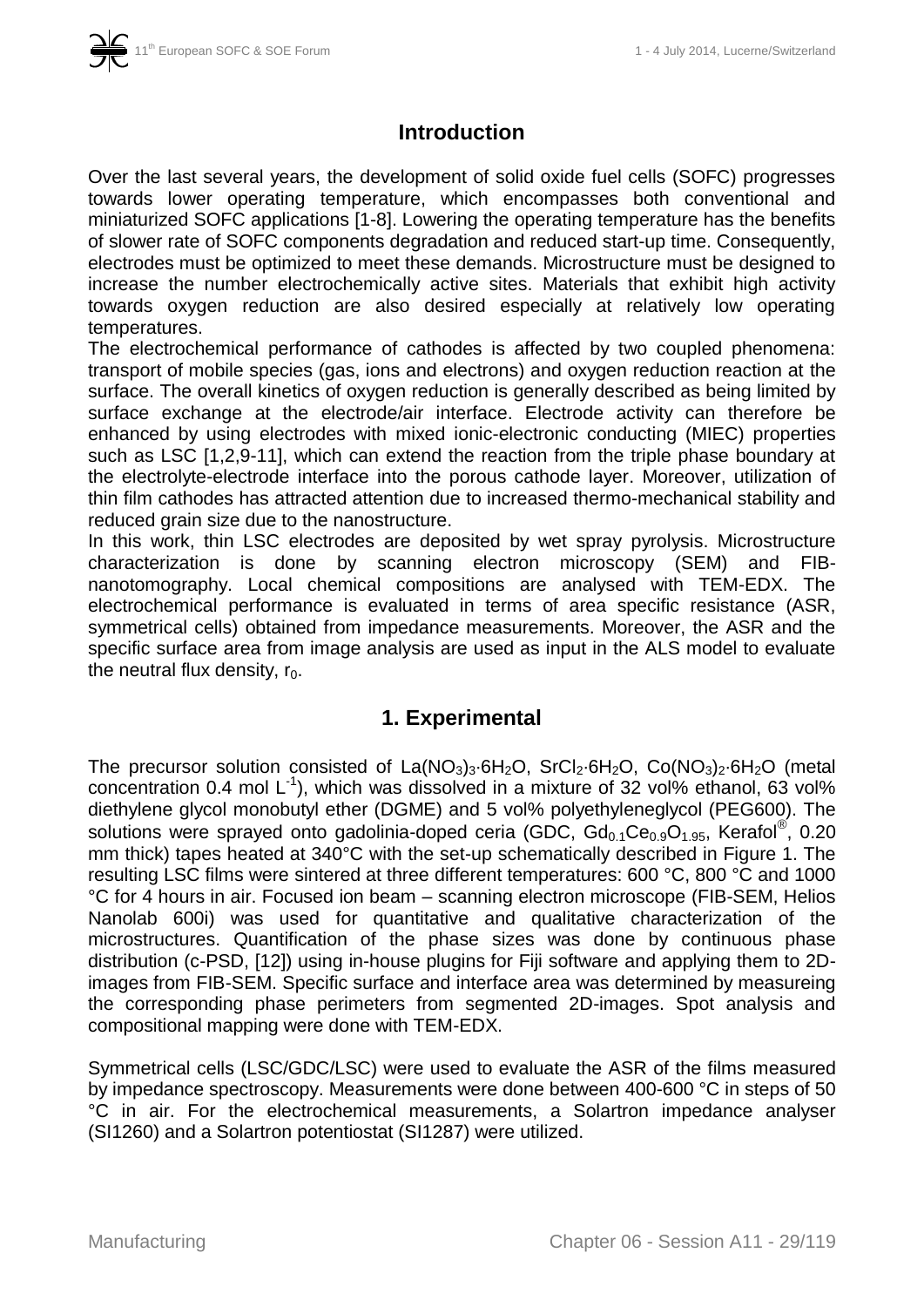



**Figure 1. Deposition of thin LSC films on GDC substrates heated at 340 °C.**

# **2. Results**

The as-deposited amorphous films crystallized after sintering at the different temperatures and no delamination of cathode film was observed after sintering. At lower sintering temperature, the phases are smaller with elongated pores randomly distributed over the entire film thickness. As the sintering temperature increases, the phases become more isometric with significant coarsening especially between 800°C and 1000°C. However, single-phased LSC was not obtained. A secondary phase (SP), with contrast in backscatter imaging intermediate between the pores and LSC is observed (Figure 2). Quantitative microstructure analysis reveals that the amount of secondary phase is temperature-dependent. Significant volume fraction of the secondary phase was determined for the samples sintered at 600°C. The secondary phase is filling the pores and covering the LSC surface. This fraction decreases at 800 °C and disappears at 1000°C.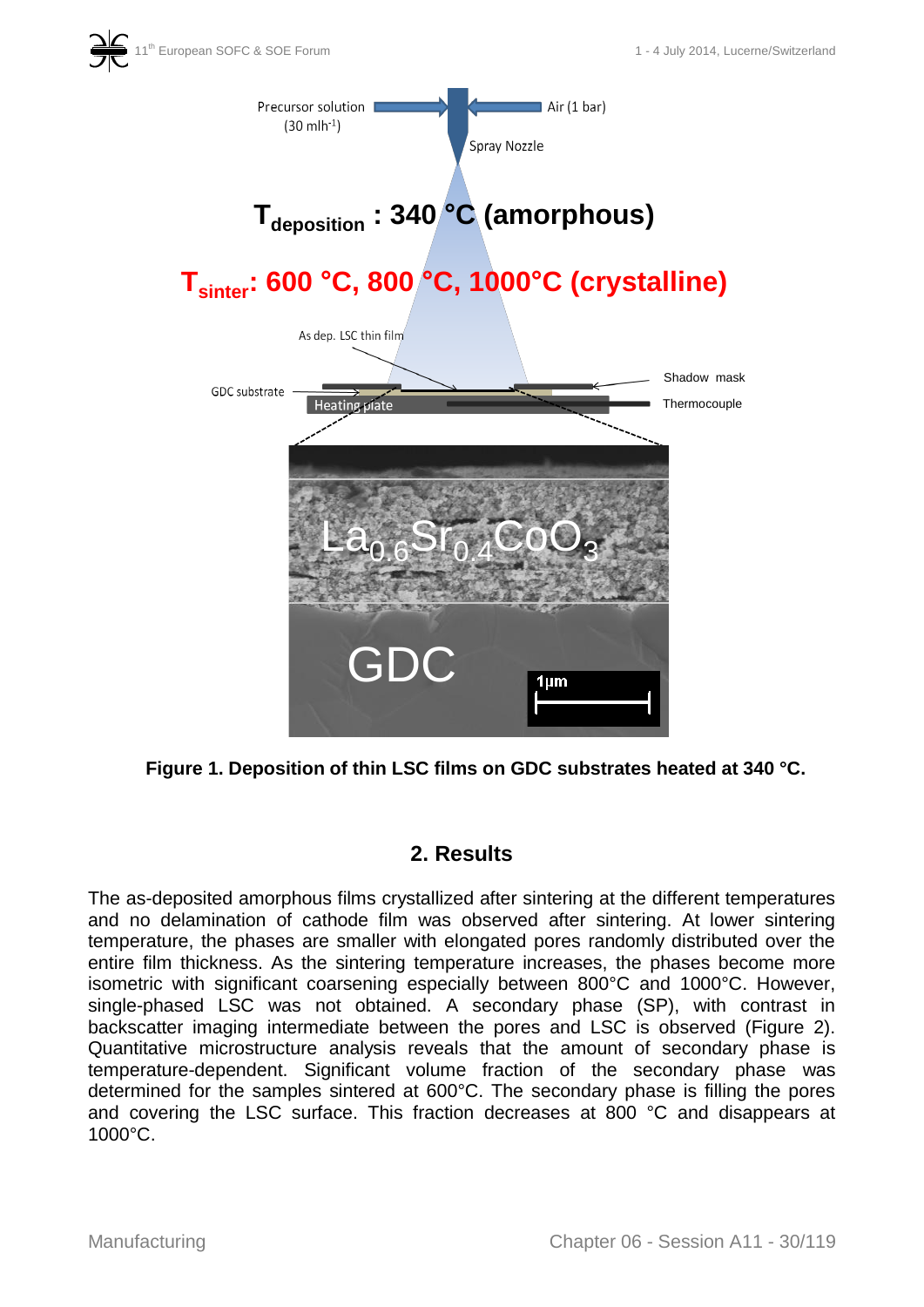



#### **Figure 2. LSC obtained after sintering at 600°C. The secondary phase fills the**

#### **pores and covers the surface of LSC.**

Lowering the sintering temperature resulted to smaller phase sizes. Consequently, due to the smaller LSC phase size, the LSC surface area at 600°C is greater than at 1000°C. The ASR of LSC/GDC/LSC symmetrical cells were measured in air. The ASR values increased by a factor of 78 with higher ASR for samples sintered at 1000°C (Table 1). The relatively good ASR of the LSC cathode sintered at 600°C indicates that the approach of lowering the sintering temperature (phase size) is appropriate. However, the good electrochemical performance cannot be solely explained by the improvement in the microstructure (since the secondary phase is filling the pores). For a better understanding of the microstructureproperty relationship in these samples the intrinsic properties of the secondary phase must be investigated. TEM-EDX analyses indicate that the secondary phase is composed of Sr and O. Under consideration of a mass balance for the entire sample, it must be assumed that LSC has a modified (non-)stoichiometry with associated Sr-deficiency on the A-site.

In order to evaluate semi-quantitatively the extent of Sr-deficiency in LSC we perform some mass balance calculations. For these calculations, we assume that the secondary phase is made of SrO, and that the specific volume of LSC does not change although a fraction of the Sr is not fully incorporated into the LSC lattice (only the stoichiometry changes). Using the molecular mass, density and amount of Sr not incorporated (given by x in  $La<sub>0.6</sub>Sr<sub>0.4-x</sub>CoO<sub>3-δ</sub>$ , the volume of the crystalline SrO-phase corresponding to a certain A-site deficiency can be calculated. Furthermore, we can then compare this calculated volume fraction for a crystalline SrO-phase with the measured volume fraction obtained by image analysis for the secondary phase. The results from mass balance calculation show that even at the maximum amount of Sr-deficiency (x=0.4, i.e. all Sr in the secondary phase), there would not be enough volume of a crystalline SrO-phase to occupy the whole volume of the secondary phase (from image analysis). This indicates that the bulk density of the observed secondary phase is much lower than the density of the crystalline SrOphase.

For the series of samples sintered at different temperatures, it was found that the total surface area of LSC inversely correlates with the ASR. This indicates that the total surface area of LSC is electrochemically active, and hence the secondary phase, which fills the pores in the better performing samples (600°C), must be permeable to gas. The mass balance calculations as well as the backscatter contrast indicate that the density of the secondary phase is very low, most probably due to finely dispersed nanoporosity. This may explain why the secondary phase has a high permeability for oxygen-diffusion. The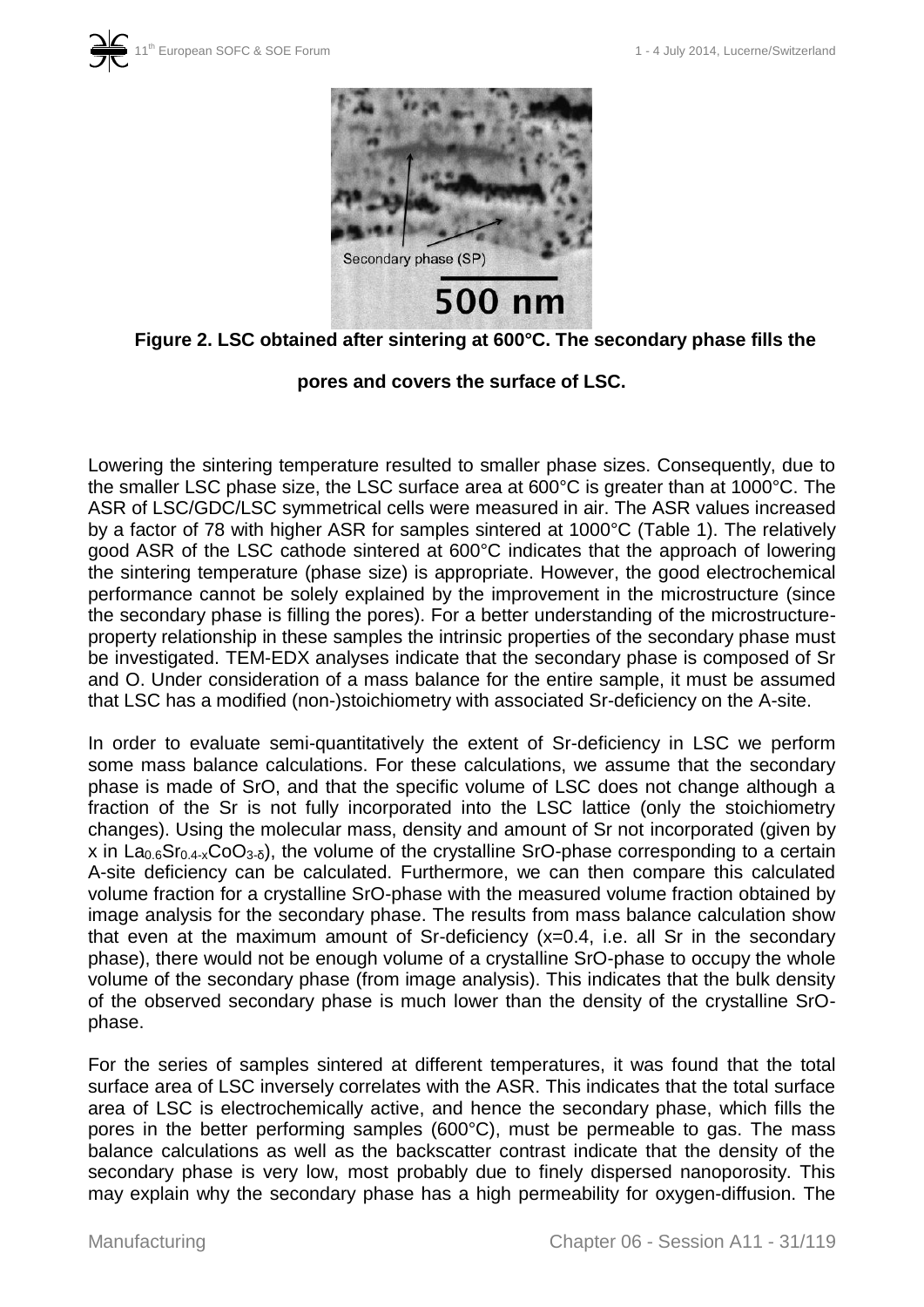

distribution of secondary phase in the sample sintered at 600°C is shown in Fig. 3, based on 3D-images from FIB-tomography. The simulation shown in Fig. 3 (D) was performed under the assumption that the secondary phase is a dense material, which leads to an apparent disconnection of the pores from the cathode surface. Oxygen can only diffuse into the sample if the secondary phase is permeable.



**Figure 3. (A) Segmented 3D structure of LSC sintered at 600°C from FIB-**

**tomography. (B) Color-coded distance maps for combined pores+secondary phase** 

**segmentation. (C) Distance maps for secondary phase. Note: surface coverage of** 

**pore-walls in blue. (D) simulation of mercury intrusion and correspoding distance** 

**map. Note: black represents pores disconnected from the cathode surface due to** 

**blocking by secondary phase.**

As mentioned, the formation of the secondary phase affects not just the microstructure but also the non-stochiometry and associated intrinsic material property. As summarized in Table 1, the difference (factor of 78) between the ASRs of the LSC cathodes sintered at 600 °C and 1000 °C cannot be solely explained by microstructure (because the surface area varies only by a factor of 2). For our thin films the simplified version of the Adler-Lane-Steele model is applicable, since the whole layer thickness is electrochemically active (i.e. the calculated utilization region is greater than 1 μm). The neutral flux density,  $r<sub>0</sub>$  can then be resolved by substituting the values of the surface area obtained from image analysis and the ASR obtained from EIS measurements into equation 1.

$$
ASR = \frac{RT}{4F^2} \frac{1}{aLr_0(\alpha_f + \alpha_b)}
$$
 (equation 1)

The results summarized in Table 1 show, that the neutral flux density  $(r_0)$ , which is a kinetic material property of the materials, changes by factor of 39 from LSC cathodes sintered at 600 °C to 1000 °C. This indicates that the understoichiometry and Sr-deficiency is beneficial to the electrochemical performance of LSC.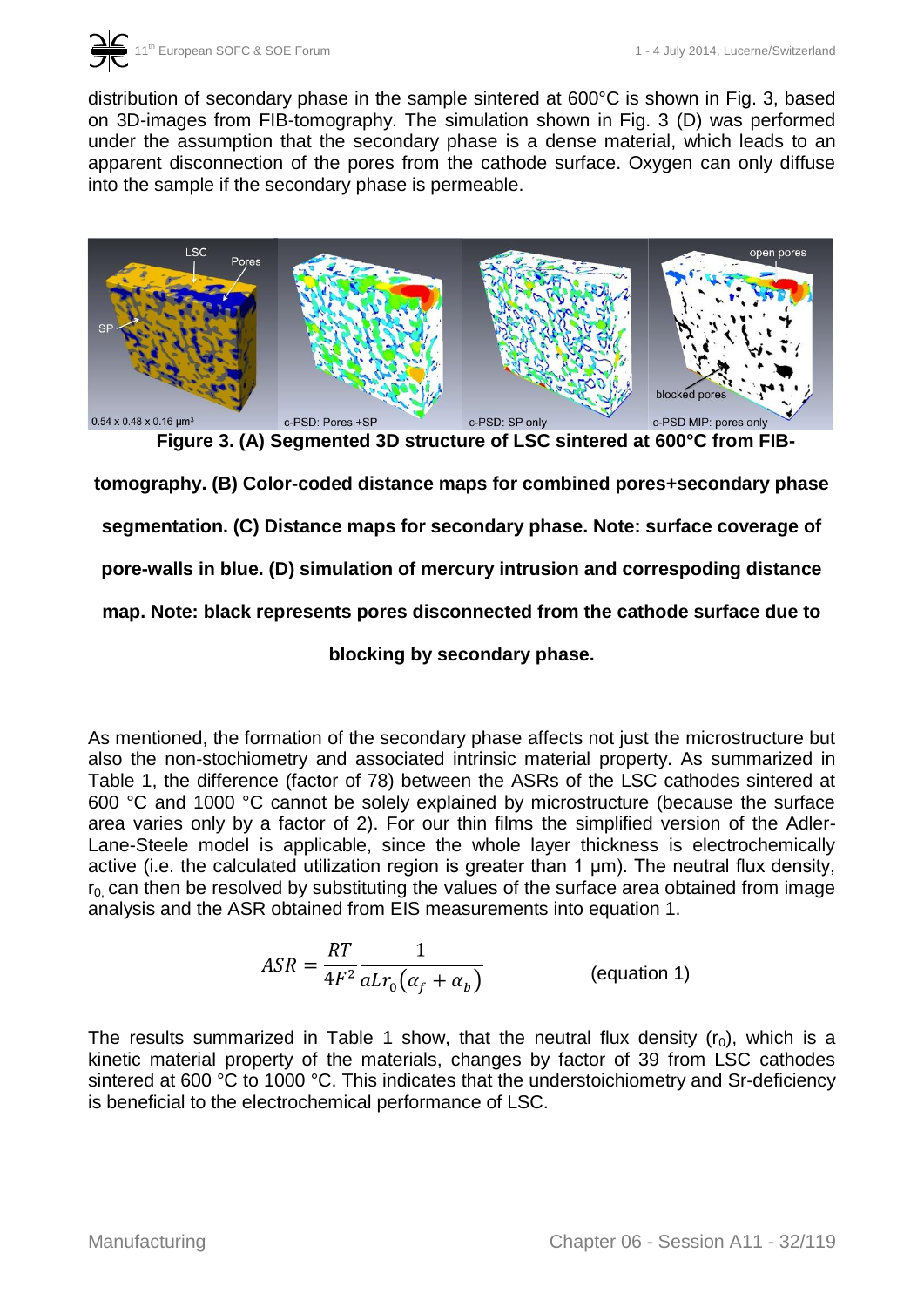| ${\mathsf T}_{\sf sinter}$                            | 600 °C               | factor        | 1000 °C              |
|-------------------------------------------------------|----------------------|---------------|----------------------|
| LSC total surface<br>area ( $\mu$ m <sup>-1</sup> )   | 28.9                 | $\mathcal{P}$ | 14.3                 |
| ASR ( $\Omega$ •cm <sup>2</sup> )                     | 0.13                 | 78            | 10.1                 |
| SGP volume fraction<br>$(\%)$                         | 20.7                 |               | 0                    |
| Non-stoichiometry                                     | Yes                  |               | No                   |
| Intrinsic property, $r_0$<br>(mol/cm <sup>2</sup> /s) | $5.20 \cdot 10^{-8}$ | 39            | $1.35 \cdot 10^{-9}$ |

# **Table 1. Summary of quantitative microtructural and electrochemical**

**characterization of 1-μm thin film LSC cathodes**

# **3. Conclusion**

This work has successfully demonstrated that lowering the post-deposition sintering temperature results to lower phase sizes in the cathode nanostructures. Consequently, the available surface also increases thereby enhancing the electrochemical kinetics. However, as a consequence of lowering the sintering temperature some of the Sr is not incorporated into the LSC lattice. As a result, a secondary phase composed of Sr and O is observed in backscatter imaging. The inverse correlation between the total LSC specific surface and ASR measurements indicates that the secondary phase is not blocking gas diffusion. Furthermore, mass balance calculations indicate that the secondary phase is not a dense SrO-phase, but contains a high fraction of nanoporosity, making it permeable for oxygen diffusion. The amount of secondary phase is also linked with the A-site deficiency in LSC, which brings changes in the intrinsic material property of the LSC. In particular, the neutral flux density resolved from ALS model shows that  $r_0$  increases with decreasing sintering temperature and associated A-site deficiency. These results show that lowering the sintering temperature is beneficial for both the microstructure and the intrinsic material property, whereby the latter is dominating the enhanced electrochemical properties in LSC sintered at 600°C.

# **Acknowledgement**

The authors thank P. Gasser, G. Peschke and the Electron Microscopy Center of ETH Zurich (EMEZ) for the help with the FIB. The financial support from the Swiss National Science Foundation (contracts CRSI22-126830 and 200021-135270) is gratefully acknowledged.